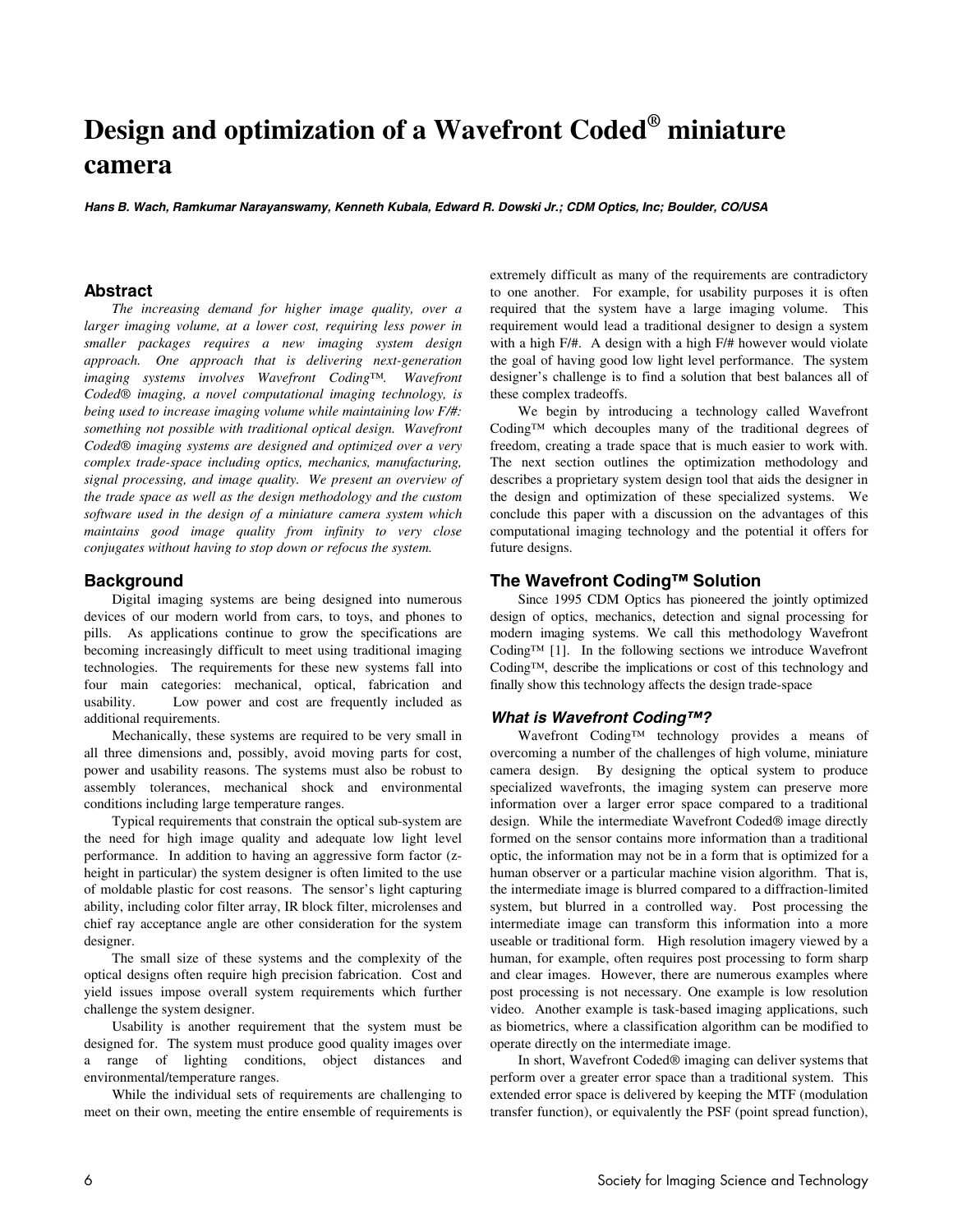from optical aberrations, mechanical/fabrication errors, thermal focus shifts and from shifting the object outside of the traditional imaging volume.

The Wavefront Coded® MTF is usually below the MTF of the corresponding diffraction-limited traditional system operating at the best-focus position. However, as the aberrations increase, the traditional system rapidly loses modulation, while the Wavefront Coded® system maintains its modulation. Signal processing can be used to boost the MTF of the Wavefront Coded® system to match the MTF of the corresponding traditional system at bestfocus position. Example MTFs from a traditional system and from a Wavefront Coded® system are shown in Figure 1.



**Figure 1:** Simulated MTFs from the Wavefront Coded® and traditional systems for two object conjugates are shown. The dashed lines show the traditional system MTF, while the solid lines show the Wavefront Coded® MTF before and after processing. The detector's cutoff frequency is also shown.

### **The Cost of Wavefront Coding™**

While Wavefront Coding™ provides the system designer a methodology for increased error space coverage it comes with a cost. As mentioned above, the optical MTF of the Wavefront Coded® system can be lower than the diffraction-limited traditional system in a small region of the error space. This lower MTF in the presence of noise can translate to a lower SNR (signal to noise ratio) at the best focus plane. At planes away from best focus the Wavefront Coded system can have a higher SNR when compared to the traditional system.

Wavefront Coded® systems typically also carry a computation cost associated with reconstructing the intermediate image. In applications which require it, reconstruction is used to boost the optical Wavefront Coded® MTFs to the target MTF.

The primary factor determining these costs is the size of the error space the Wavefront Coded® system should operate over. Growing the error space can lead to a larger SNR trade-off and higher computation cost. Our experience indicates that users prefer the increased error space coverage even if it could mean slightly lower SNR at best focus and the need for post processing. In practice the SNR loss and the cost of reconstruction are difficult to quantify due to sophisticated non-linear noise reduction and image reconstruction techniques which can be realized on today's powerful and inexpensive electronic hardware.

#### **Understanding the Trade-space**

The system designer must consider numerous tradeoffs to position the imaging system such that it meets all its requirements. The SNR and computational costs are additional tradeoffs that the Wavefront Coding™ system designer must consider. However, these new tradeoffs enable the designer to decouple some of the other constraints.

Typically the cost and yield of an imaging system is directly related to the level of precision required during fabrication. These contradictory constraints are decoupled through the use of Wavefront Coding™ by decreasing the required system tolerances. The system designer can keep costs down and yields up by modifying the optics, introducing additional post processing and jointly optimizing the entire system.

Another example of decoupled constraints afforded by Wavefront Coding™ is the traditional tradeoff between the light capturing ability of a lens and depth of field. Lenses with low F/# ideally have higher modulation at the detector cut-off frequency and better low light level performance compared to a corresponding higher F/# lens. In order to increase the depth of field of the system a traditional system designer must sacrifice the benefits of the lower F/# lens. However, a Wavefront Coded® designer is allowed the benefit of increased imaging volume while retaining low light performance.

All of the tradeoffs in Wavefront Coding™ are essentially trading physical optics for electronics. While the cost of electronics is expected to decrease exponentially with time, there is no such cost decrease expected from optics. The tradeoff between optics and electronics in jointly optimized systems should then continually tilt towards use of more electronics and less optics as a means to further improve quality and lower system costs.

#### **Optimization of a Wavefront Coded® System**

As mentioned above, Wavefront Coding™ is an innovative technology which allows the designer to jointly optimize all aspects of an imaging system, including optics, mechanics, detection and signal processing. Currently there are no commercially available design tools that allow the simultaneous optimization of these degrees of freedom. CDM Optics has developed a sophisticated software design and simulation tool which we describe below.

#### **Optimization Procedure**

The Wavefront Coding™ methodology of jointly optimizing each component of an imaging system requires the means of specifying and modeling the components of the optical system, simulating sampled images with accurate detector models [2], performing signal processing on the sampled images, forming figures of merit based on the goals of the particular system, and optimization of the system variables in order to minimize the metrics and reach a final system [3]. Figure 2 describes the block diagram of the software tools that realize this methodology.

Notice that the Wavefront Coding™ methodology optimizes the complete system model, not just the optical subsystem as is typical in traditional optical design. During the optimization process both the optics and signal processing degrees of freedom are controlled by an optimizer with figures of merit that have knowledge of the entire imaging system.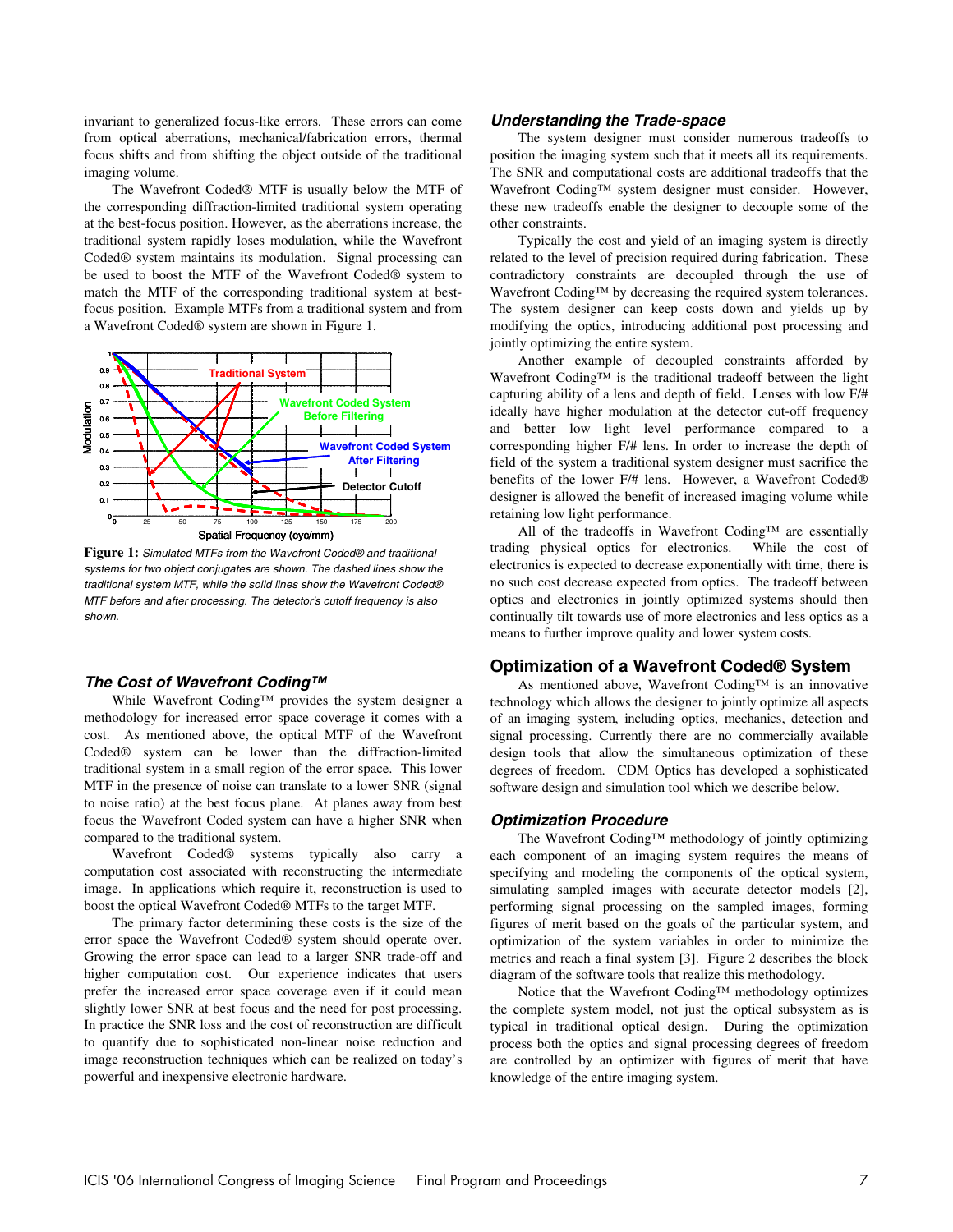

**Figure 2:** Block diagram of methodology for optimized design of Wavefront Coded® imaging systems. Design components include the optics, sensor, signal processing and metrics. Inputs to the design components are specialized optical elements, detector layout and noise models, electronic processing architectures, as well as optical/digital system design goals. The output can be an optical prescription as well as mechanical and signal processing parameters.

### **Design Tools**

CDM Optics has generated an integrated design package called *WFCDesign™* to provide joint optimization of Wavefront Coded® imaging systems. This tool allows both physical and algorithmic goals to be jointly realized with a high degree of efficiency and accuracy [4]. *WFCDesign™* interfaces to numerous commercial analysis, design, signal processing, and simulation packages, enabling joint optimization using industry-standard tools.

*WFCDesign™* is a block-based architecture that represents designs as connected collections of configurable blocks. Block types may include optical, signal processing, analysis, display, optimization, input/output, or user-defined. A design consists of connected instances of blocks organized to reflect the information flow of the system. Each block instance in a chain is configurable though property values which can be modified individually. During optimization, the design is executed iteratively by the optimizer (which may be a part of the chain itself or provided by an external entity).

The block-based architecture provides flexibility, extensibility, power and speed. Flexibility is provided through user-configured block property values and through the ability to add, remove, re-order and connect blocks in the chain. Extensibility is achieved through the ability of users to develop and incorporate new blocks into the tool as well as a mechanism to interface with other applications such as optical CAD programs, optimizers, etc. Another powerful feature of the architecture is the ability of blocks to query the property and data values of other blocks at runtime. This allows a block instance to change its behavior at runtime based upon the state of other block instances. This also allows an optimizer block access to any of the properties of blocks in the chain at runtime. Execution speed is achieved through efficient implementation of blocks and core architecture. Further speed increases are possible through distribution of parallel data paths to separate processors.

The graphical user interface (GUI) to *WFCDesign™* provides an easy to use interface for designing, modeling and optimizing computational imaging systems. Some of the key features of the GUI are the Design Editor, Display windows, and Properties View toolbar as shown in Figure 3.



**Figure 3:** The graphical user interface (GUI) for WFCDesign™. The Design Editor window shows a block diagram for the design of an iris detection system. The design includes connections to a CAD system, signal processing blocks pertinent to reconstructing iris images for automatic recognition, and finally an iris decoding block which provides a figure of merit to the optimization. The Display windows (not shown) display reconstructed data in this case, and the Properties View toolbar lists the available properties for a selected block instance (in this case the display).

#### **Conclusions**

As we continue to develop Wavefront Coding™ technology we are continually exploring new ways of adapting our design tools to efficiently search the highly constrained trade-space. New metrics are being developed to bridge the gap between subjective evaluation and quantitative analysis. These changes have resulted in producing better solutions in a shorter amount of time.

By embracing the innovative Wavefront Coded® design methodology a digital imaging system designer is given new degrees of freedom which decouple many of the traditional constraints resulting in systems with better performance and/or lower cost. The use of good design methodologies and tools is a necessity for navigating the ever expanding trade-space. We have presented a design methodology and a tool to aid in the design of better, more cost effective digital imaging systems.

#### **References**

- [1] W. T. Cathey and E. Dowski, "A new paradigm for imaging systems," Applied Optics, Vol 41, p 6080, October 2002.
- [2] H. B. Wach, E. R. Dowski, Jr., "Noise modeling for design and simulation of computational imaging systems," Proceedings of SPIE, Vol. 5438, 2004, pp. 159-170.
- [3] K. Kubala, E. Dowski and W. T. Cathey, "Reducing complexity in computational imaging systems," Optics Express, Vol. 11, No. 18, 2102 (2003).
- [4] G. Johnson, A. Macon, G. Rauker, "Computational imaging design tools and methods," Proc. SPIE Vol. 5524, p. 284-294 (2004).

# **Author Biography**